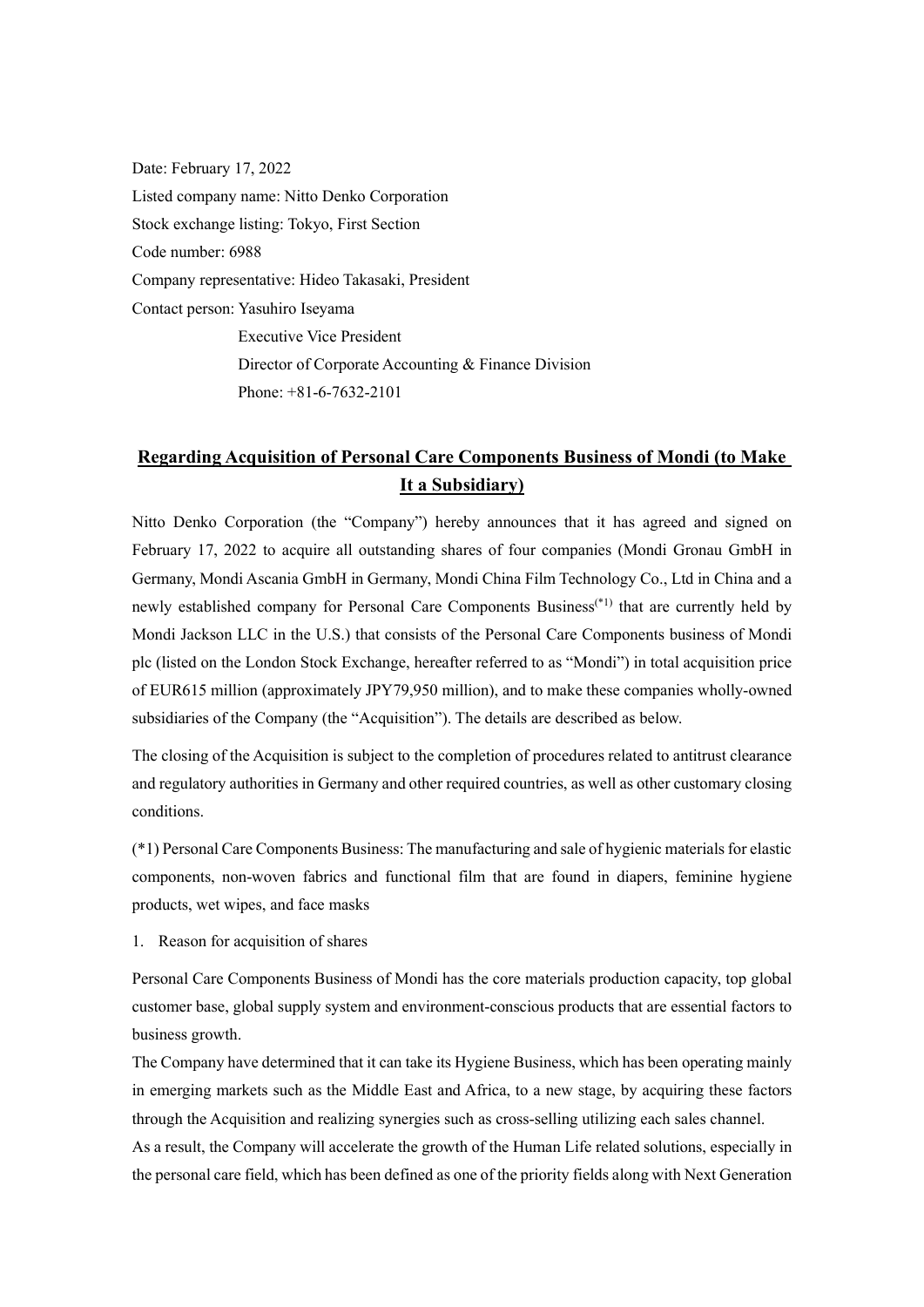Mobility and Information Interface in our strategic mid-term plan "Nitto Beyond 2023". In addition, the Company believes that the fusion of both technologies will expand the possibility of creating new products and innovations such as environmentally friendly products, high-performance films, and multifunctional development of nonwoven fabrics.

Furthermore, the acquisition of the base with high productivity, development capabilities, quality control capabilities in Germany, one of the largest industrialized country in Europe, and the proven management personnel is considered to be of great significance for strengthening the Company's portfolio in the Europe and global manufacturing capabilities.

| (1) | Name                                                                    | Mondi Gronau GmbH                                                                                                                                                                                                                                      |                                                                                                                 |
|-----|-------------------------------------------------------------------------|--------------------------------------------------------------------------------------------------------------------------------------------------------------------------------------------------------------------------------------------------------|-----------------------------------------------------------------------------------------------------------------|
| (2) | Location                                                                | Jöbkesweg 11, 48599 Gronau, Germany                                                                                                                                                                                                                    |                                                                                                                 |
| (3) | Job title and name of<br>representative                                 |                                                                                                                                                                                                                                                        | Jürgen Schneider - Managing Director Mondi Gronau GmbH<br>Torsten Schulze - Managing Director Mondi Gronau GmbH |
| (4) | Description of business                                                 | Production of films and film-based products, incl. high-quality printed<br>solutions and films, technical films, hygiene components, laminating<br>films, label films, decorative and flooring films as well as face masks and<br>melt-blown nonwovens |                                                                                                                 |
| (5) | Share capital                                                           | EUR 7.6 million                                                                                                                                                                                                                                        |                                                                                                                 |
| (6) | Date of establishment                                                   | July 1, 1987                                                                                                                                                                                                                                           |                                                                                                                 |
| (7) | Major shareholders and<br>ownership ratios<br>(as of December 31, 2020) | Immediate Parent:<br>Mondi Consumer Packaging International GmbH (100%)<br><b>Ultimate Parent:</b><br>Mondi plc $(100\%)$                                                                                                                              |                                                                                                                 |
|     | Relationship between the<br>Company and said company                    | Capital relationship                                                                                                                                                                                                                                   | None                                                                                                            |
| (8) |                                                                         | Personnel<br>relationship                                                                                                                                                                                                                              | None                                                                                                            |
|     |                                                                         | Business relationship                                                                                                                                                                                                                                  | Mondi Gronau is one of the suppliers to Nitto<br>Bento, a subsidiary of the Company                             |

#### 2. Overview of the subsidiaries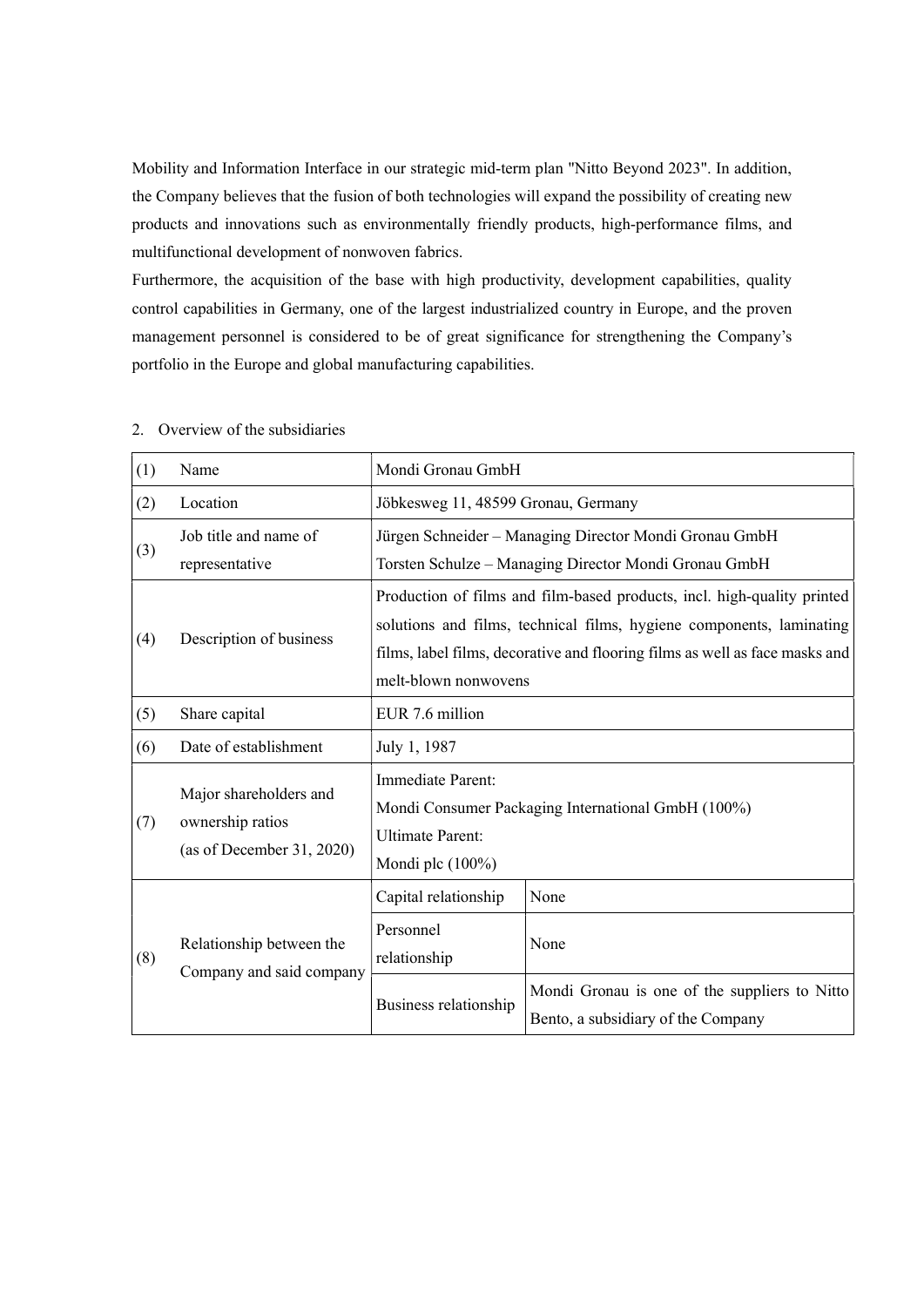|                                  | Operating results and financial positions of said company for the last three years (EUR in thousands, |               |               |                    |  |  |
|----------------------------------|-------------------------------------------------------------------------------------------------------|---------------|---------------|--------------------|--|--|
| (9)                              | truncated to nearest whole number)                                                                    |               |               |                    |  |  |
|                                  | As of / Fiscal year ended                                                                             | December 2018 | December 2019 | December 2020      |  |  |
| Net assets                       |                                                                                                       | 119,277       | 87,873        | 27,184             |  |  |
| Total assets                     |                                                                                                       | 237,399       | 221,683       | 172,497            |  |  |
| Net sales                        |                                                                                                       | 383,232       | 340,218       | 253,733            |  |  |
| Ordinary profit                  |                                                                                                       | 47,164        | 39,644        | 14,169             |  |  |
| (EBIT before special items)      |                                                                                                       |               |               |                    |  |  |
| Operating profit                 |                                                                                                       | 46,428        | 39,644        | $\triangle$ 20,407 |  |  |
| (EBIT after special items)       |                                                                                                       |               |               |                    |  |  |
| Profit attributable to owners of |                                                                                                       | 49,705        | 40,126        | $\triangle$ 16,431 |  |  |
| parent                           |                                                                                                       |               |               |                    |  |  |

| (1) | Name                                                                    | Mondi Ascania GmbH                                                                                           |                                                                                                                                                                                             |
|-----|-------------------------------------------------------------------------|--------------------------------------------------------------------------------------------------------------|---------------------------------------------------------------------------------------------------------------------------------------------------------------------------------------------|
| (2) | Location                                                                |                                                                                                              | Daimlerstrasse 8, 06449 Aschersleben, Germany                                                                                                                                               |
| (3) | Job title and name of<br>representative                                 |                                                                                                              | Jürgen Schneider - Managing Director Mondi Ascania GmbH<br>Marko Fleck - Managing Director Mondi Ascania GmbH                                                                               |
| (4) | Description of business                                                 |                                                                                                              | Production, conversion and/or sale of nonwoven materials, nonwoven<br>composites and staple fibre materials, as well as similar materials<br>including export and import of these materials |
| (5) | Share capital                                                           | EUR 1.0 million                                                                                              |                                                                                                                                                                                             |
| (6) | Date of establishment                                                   | May 14, 2009                                                                                                 |                                                                                                                                                                                             |
| (7) | Major shareholders and<br>ownership ratios<br>(as of December 31, 2020) | Immediate Parent:<br>Mondi Holding Deutschland GmbH (100%)<br><b>Ultimate Parent:</b><br>Mondi plc $(100\%)$ |                                                                                                                                                                                             |
|     |                                                                         | Capital relationship                                                                                         | None                                                                                                                                                                                        |
| (8) | Relationship between the<br>Company and said company                    | Personnel<br>relationship                                                                                    | None                                                                                                                                                                                        |
|     |                                                                         | Business relationship                                                                                        | None                                                                                                                                                                                        |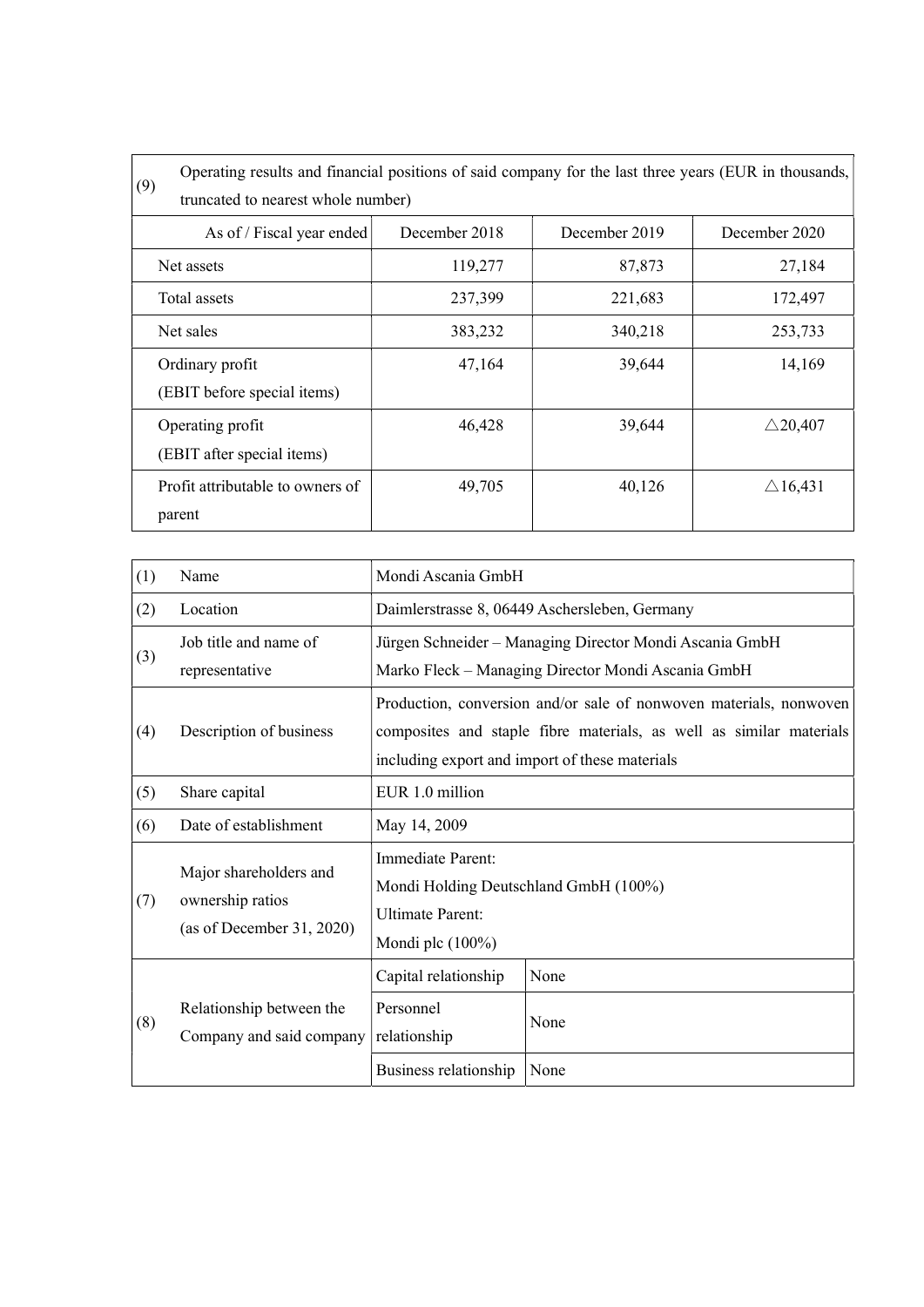| (9)                                | Operating results and financial positions of said company for the last three years (EUR in thousands, |               |               |  |  |
|------------------------------------|-------------------------------------------------------------------------------------------------------|---------------|---------------|--|--|
| truncated to nearest whole number) |                                                                                                       |               |               |  |  |
| As of / Fiscal year ended          | December 2018                                                                                         | December 2019 | December 2020 |  |  |
| Net assets                         | 28,894                                                                                                | 28,859        | 25,182        |  |  |
| Total assets                       | 41,371                                                                                                | 41,842        | 62,200        |  |  |
| Net sales                          | 54,479                                                                                                | 58,050        | 55,054        |  |  |
| Ordinary profit                    | 3,921                                                                                                 | 5,013         | 2,377         |  |  |
| (EBIT before special items)        |                                                                                                       |               |               |  |  |
| Operating profit                   | 3,921                                                                                                 | 5,013         | 2,377         |  |  |
| (EBIT after special items)         |                                                                                                       |               |               |  |  |
| Profit attributable to owners of   | 4,139                                                                                                 | 5,314         | 2,962         |  |  |
| parent                             |                                                                                                       |               |               |  |  |

| (1) | Name                                                                    | Mondi China Film Technology Co., Ltd                                                                                                                                                                                                                         |  |  |
|-----|-------------------------------------------------------------------------|--------------------------------------------------------------------------------------------------------------------------------------------------------------------------------------------------------------------------------------------------------------|--|--|
| (2) | Location                                                                | No 29 Xinggang Road, Taicang Port Economic and Technological<br>Development Zone, People Republic of China                                                                                                                                                   |  |  |
| (3) | Job title and name of<br>representative                                 | Hong Lim Choi - Legal Representative<br>Jürgen Schneider - Chairman/Director<br>Angelika Hofer-Orgonyi - Director<br>Matthias Florian - Director<br>Kris Jozef Ketels - Director<br>Wei Liu $(\vec{x}$ <sup>[</sup> $ \vec{f} )$ – Sole Supervisor           |  |  |
| (4) | Description of business                                                 | Production and sale of non-woven and multi-functional industrial textiles<br>(elastic non-woven material), import and export of film, paper and elastic<br>non-woven products, as well as provision of related technical consultancy<br>and support services |  |  |
| (5) | Share capital                                                           | EUR 8.3 million                                                                                                                                                                                                                                              |  |  |
| (6) | Date of establishment                                                   | August 15, 2011                                                                                                                                                                                                                                              |  |  |
| (7) | Major shareholders and<br>ownership ratios<br>(as of December 31, 2020) | Immediate Parent:<br>Mondi Consumer Packaging International GmbH (100%)<br><b>Ultimate Parent:</b><br>Mondi plc $(100\%)$                                                                                                                                    |  |  |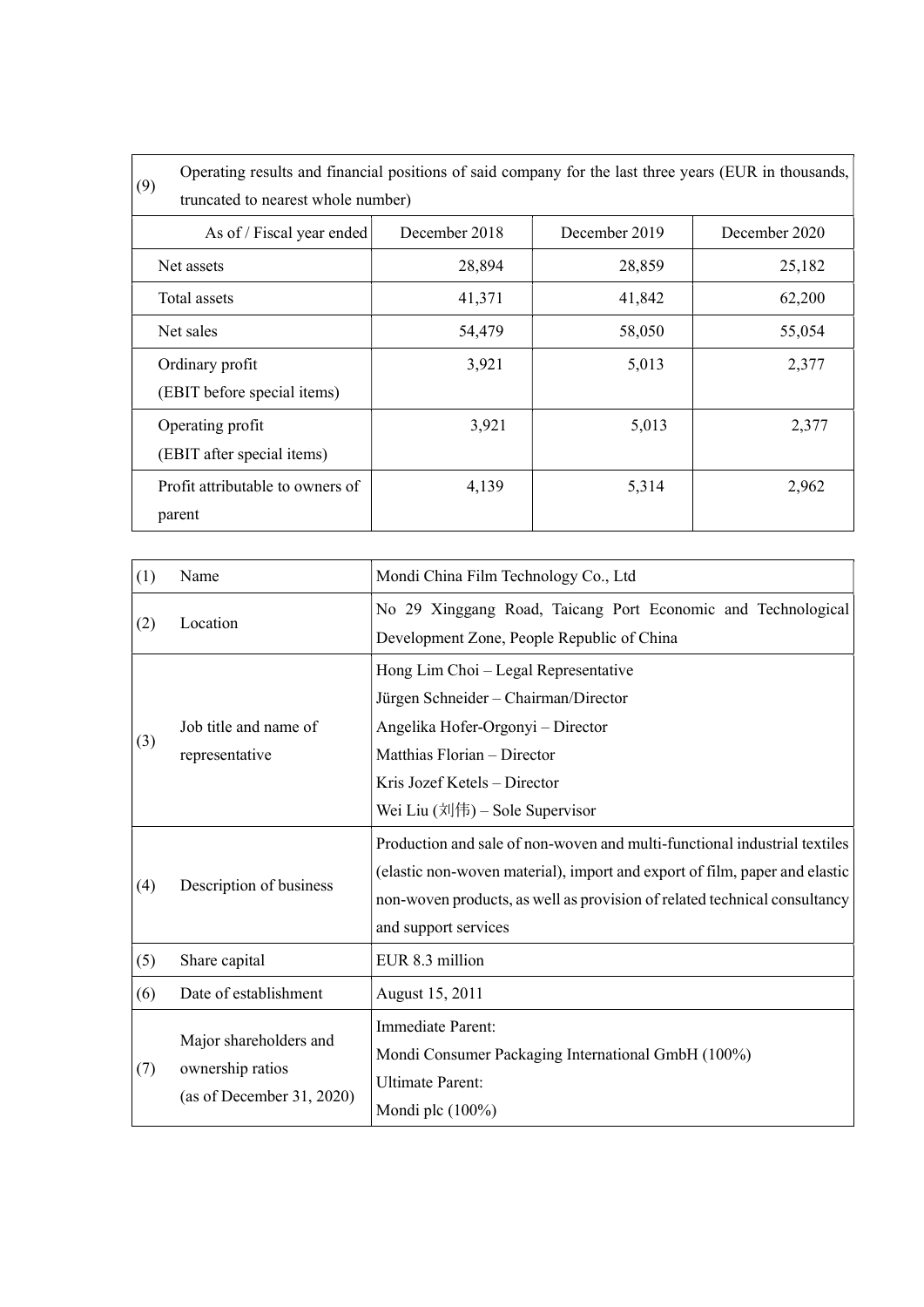|              |                                                                                                                                            | Capital relationship      | None          |               |
|--------------|--------------------------------------------------------------------------------------------------------------------------------------------|---------------------------|---------------|---------------|
| (8)          | Relationship between the<br>Company and said company                                                                                       | Personnel<br>relationship | None          |               |
|              |                                                                                                                                            | Business relationship     | None          |               |
| (9)          | Operating results and financial positions of said company for the last three years (CNY in millions,<br>truncated to nearest whole number) |                           |               |               |
|              | As of / Fiscal year ended                                                                                                                  | December 2018             | December 2019 | December 2020 |
| Net assets   |                                                                                                                                            | 81                        | 94            | 79            |
| Total assets |                                                                                                                                            | 213                       | 218           | 157           |
| Net sales    |                                                                                                                                            | 134                       | 215           | 147           |
|              | Ordinary profit<br>(EBIT before special items)                                                                                             | 10                        | 21            | 10            |
|              | Operating profit<br>(EBIT after special items)                                                                                             | 5                         | 21            | 10            |
|              | Profit attributable to owners of<br>parent                                                                                                 | $\mathbf{1}$              | 13            | 6             |

| (1) | Name                                                 | Newly established company for Personal Care Components Business<br>that are currently held by Mondi Jackson LLC in the U.S. |      |
|-----|------------------------------------------------------|-----------------------------------------------------------------------------------------------------------------------------|------|
| (2) | Location                                             | N.N. since company not yet established                                                                                      |      |
| (3) | Job title and name of<br>representative              | N.N. since company not yet established                                                                                      |      |
| (4) | Description of business                              | N.N. since company not yet established                                                                                      |      |
| (5) | Share capital                                        | N.N. since company not yet established                                                                                      |      |
| (6) | Date of establishment                                | N.N. since company not yet established                                                                                      |      |
| (7) | Major shareholders and<br>ownership ratios           | N.N. since company not yet established                                                                                      |      |
|     |                                                      | Capital relationship                                                                                                        | None |
| (8) | Relationship between the<br>Company and said company | Personnel<br>relationship                                                                                                   | None |
|     |                                                      | Business relationship                                                                                                       | None |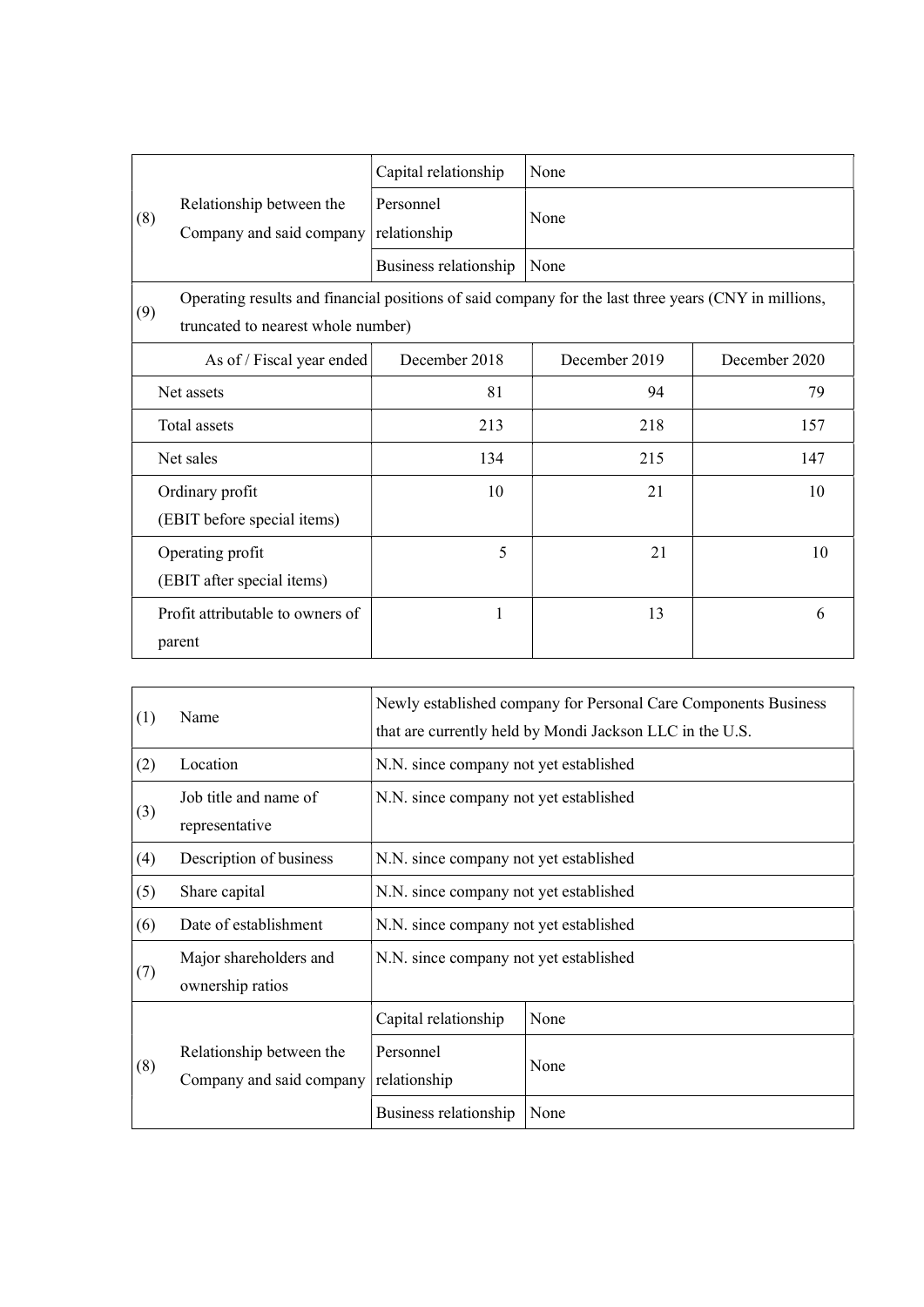|     | Operating results and       |                                                                  |
|-----|-----------------------------|------------------------------------------------------------------|
|     | financial positions of said | None because it is a company yet to be newly established between |
| (9) | company for the last three  | Signing and Closing                                              |
|     | years                       |                                                                  |

## 3. Overview of the counterparty to the acquisition of shares

| (1)  | Name                                                                    | Mondi plc                                        |                                                                                     |       |
|------|-------------------------------------------------------------------------|--------------------------------------------------|-------------------------------------------------------------------------------------|-------|
| (2)  | Location                                                                | Ground Floor, Building 5, The Heights            | Brooklands, Weybridge, Surrey KT13 0NY, United Kingdom                              |       |
| (3)  | Job title and name of<br>representative                                 |                                                  | Andrew King (Group CEO), Mike Powell (Group CFO)                                    |       |
| (4)  | Description of business                                                 |                                                  | A global leader in packaging and paper, operating across the value chain            |       |
| (5)  | Share capital<br>(as of December 31, 2020)                              | EUR 97 million                                   |                                                                                     |       |
| (6)  | Date of establishment                                                   | 2007                                             |                                                                                     |       |
| (7)  | Net assets<br>(as of December 31, 2020)                                 | EUR 4,382 million                                |                                                                                     |       |
| (8)  | Total assets<br>(as of December 31, 2020)                               | EUR 8,367 million                                |                                                                                     |       |
|      |                                                                         | Public Investment Corporation Limited            |                                                                                     | 5.91% |
|      |                                                                         | 5.86%<br>BlackRock, Inc                          |                                                                                     |       |
|      | Major shareholders and<br>ownership ratios<br>(as of December 31, 2020) | <b>Investec Asset Management Limited</b>         |                                                                                     | 4.99% |
| (9)  |                                                                         | 4.69%<br>AXA S.A                                 |                                                                                     |       |
|      |                                                                         | <b>Standard Life Investments Limited</b>         |                                                                                     | 4.49% |
|      |                                                                         | Old Mutual plc                                   |                                                                                     | 3.26% |
|      |                                                                         | Sanlam Investment Management Proprietary Limited |                                                                                     | 3.00% |
|      |                                                                         | Capital relationship                             | None                                                                                |       |
|      | Relationship between the<br>Company and said company                    | Personnel<br>relationship                        | None                                                                                |       |
| (10) |                                                                         | Business relationship                            | Mondi Gronau is one of the suppliers to Nitto<br>Bento, a subsidiary of the Company |       |
|      |                                                                         | Related party<br>relationship                    | None                                                                                |       |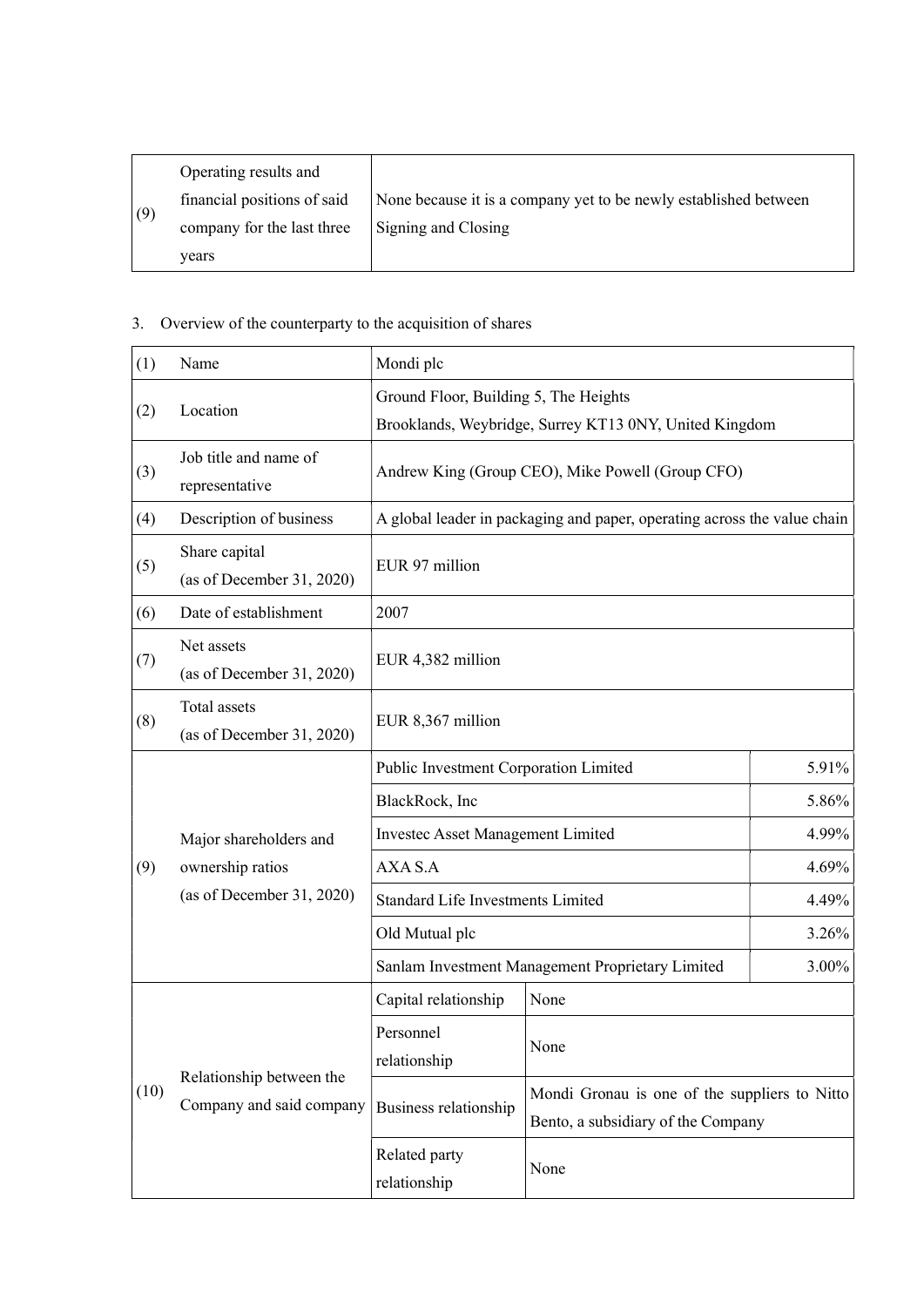|     |                                                      | Mondi Gronau<br>GmbH                                                          | Mondi Ascania<br>GmbH | Mondi China<br>Film Technology<br>Co., Ltd | Newly<br>established<br>company for<br>Personal Care<br>Components<br>Business that are<br>currently held by |
|-----|------------------------------------------------------|-------------------------------------------------------------------------------|-----------------------|--------------------------------------------|--------------------------------------------------------------------------------------------------------------|
|     |                                                      |                                                                               |                       |                                            | Mondi Jackson<br>LLC in the U.S.                                                                             |
| (1) | Ratio of equity interests<br>held before acquisition | $0.0\%$                                                                       | $0.0\%$               | $0.0\%$                                    | $0.0\%$                                                                                                      |
| (2) | Ratio of equity interests<br>to be acquired          | 100.0%                                                                        | 100.0%                | 100.0%                                     | 100.0%                                                                                                       |
| (3) | Acquisition price (*2)                               | Total Acquisition Price (*3)<br>Advisory Fee (Estimated)<br>Total (Estimated) |                       | JPY450 million<br>JPY80,400 million        | EUR615 million (JPY79,950 million)                                                                           |
| (4) | Ratio of equity interests<br>held after acquisition  | 100.0%                                                                        | 100.0%                | 100.0%                                     | 100.0%                                                                                                       |

4. Number of shares acquired, acquisition costs, and shareholding before and after acquisition

(\*2) Exchange rate: EUR1=JPY130

(\*3) Total Acquisition Price includes loans owned by the subsidiaries. Consideration to the subject shares will be determined based on financial figures of the subsidiaries on the date of commencement of share transfer.

### 5. Timetable (JST)

| (1) | Date of CEO approval      | February 17, 2022                                                         |  |
|-----|---------------------------|---------------------------------------------------------------------------|--|
|     | Date of conclusion of the | February 17, 2022                                                         |  |
| (2) | agreement                 |                                                                           |  |
|     |                           | Middle of 2022 (Plan)                                                     |  |
|     | Date of commencement of   | The closing of the Acquisition is subject to the completion of procedures |  |
| (3) | share transfer            | related to antitrust clearance and regulatory authorities in Germany and  |  |
|     |                           | other required countries, as well as other customary closing conditions   |  |